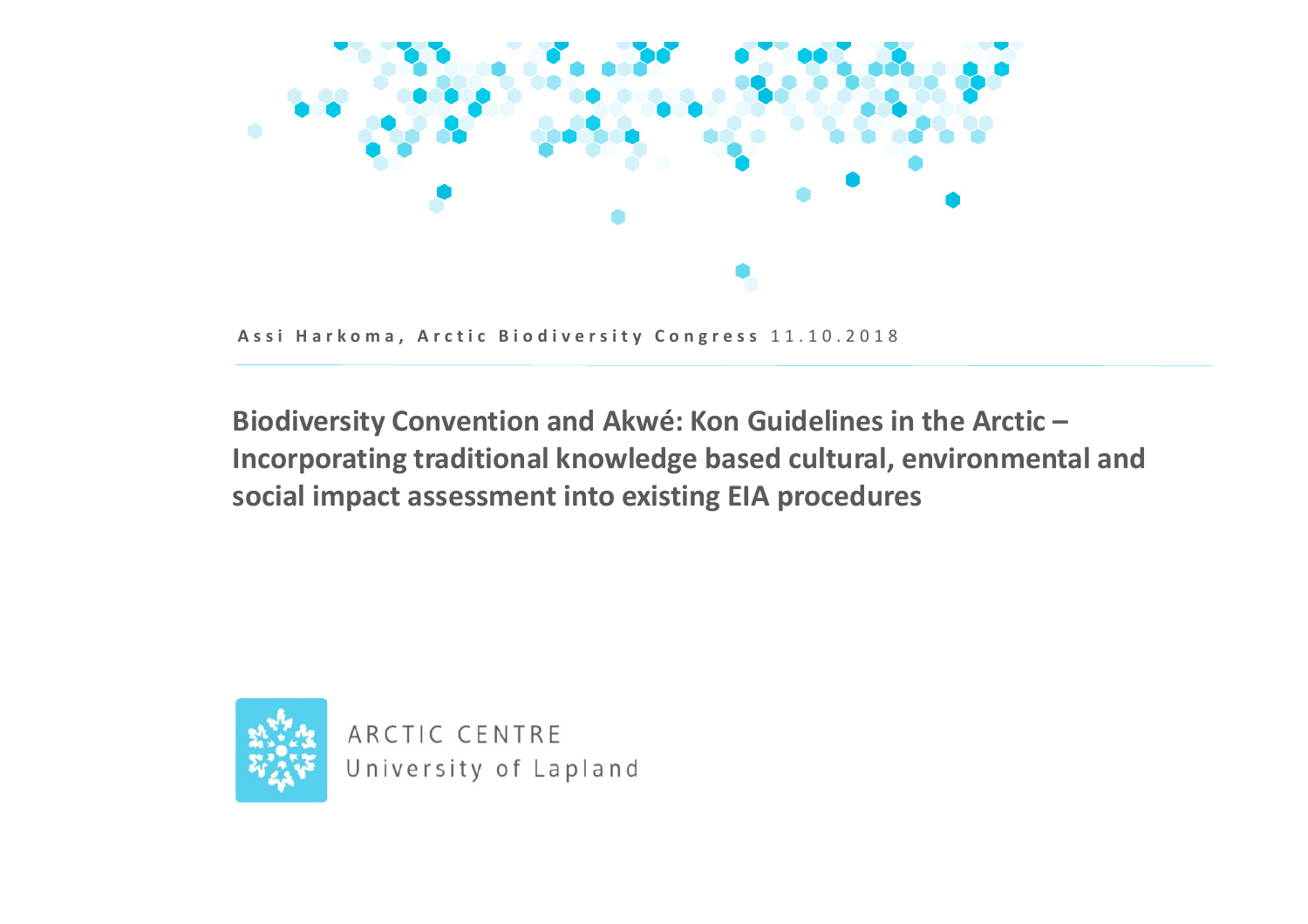

#### Table of contents



*Berit Siilasjoki, Enontekiö, 2017*

#### 1. Introduction to

- Convention on Biological Diversity (CBD)
- Akwé: Kon Guidelines
- Application of the Awké: Kon Guidelines in Finland
- 2. Knowledge co-production
- *Integrating Sámi Traditional Knowledge in Environmental Decision Making -*project
- 3. Recommendations
- Akwé: Kon process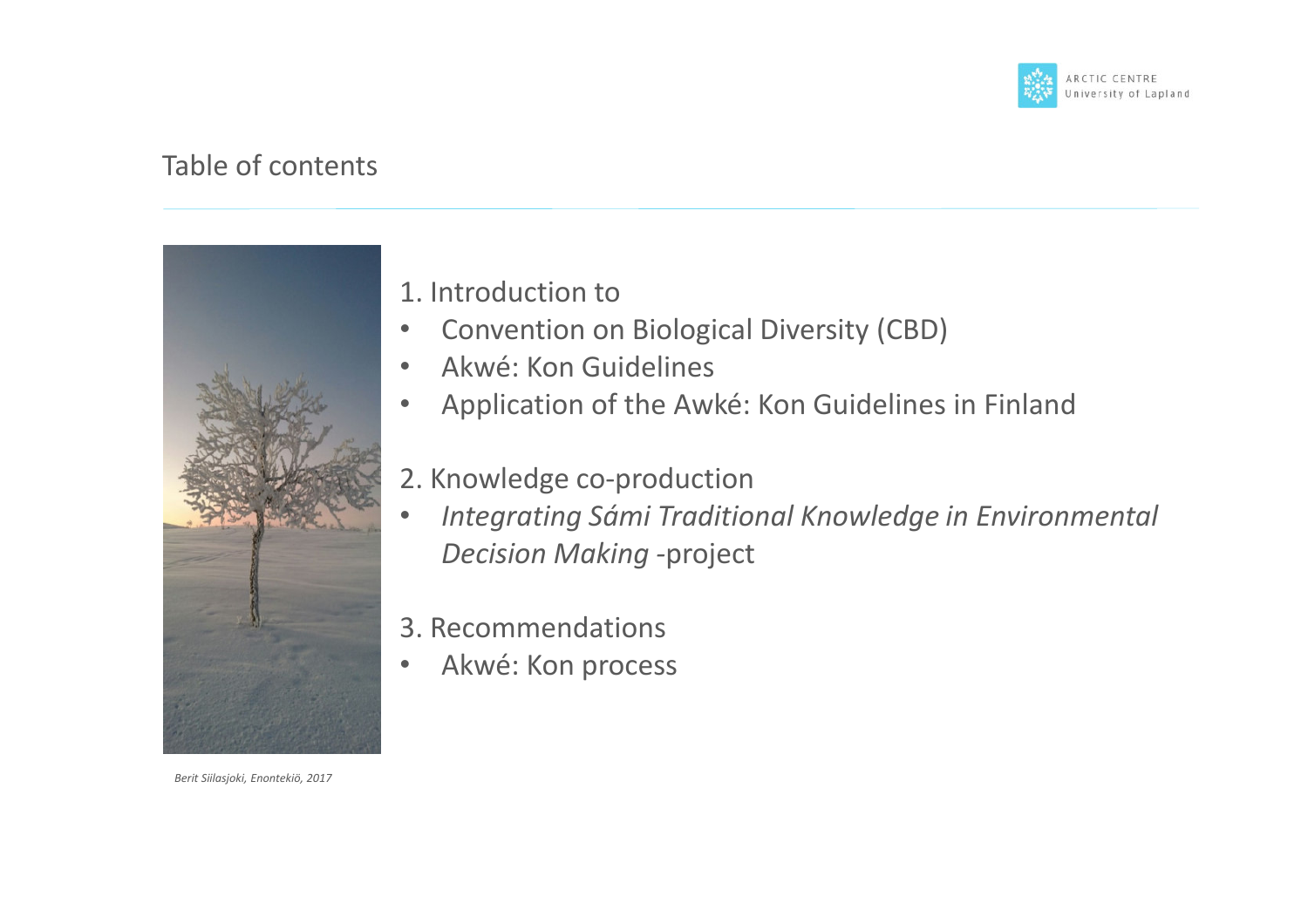

#### **CONVENTION ON BIOLOGICAL DIVERSITY (CBD)**

The Convention on Biological Diversity (CBD) was opened for signature at the Earth Summit in Rio de Janeiro on 5 June 1992 and entered into force on 29 December 1993.

The convention has been signed by 168 parties (Finland ratified the convention 1994).

Objectives:

- The conservation of biological diversity
- The sustainable use of the components of biological diversity
- The fair and equitable sharing of the benefits arising out of the utilization of genetic resources

#### Arcticle 8(j):

(j) Subject to its national legislation, respect, preserve and maintain knowledge, innovations and practices of indigenous and local communities embodying traditional lifestyles relevant for the conservation and sustainable use of biological diversity and promote their wider application with the approval and involvement of the holders of such knowledge, innovations and practices and encourage the equitable sharing of the benefits arising from the utilization of such knowledge, innovations and practices;

Article 10 (c): Protect and encourage customary use of biological resources in accordance with traditional cultural practices that are compatible with conservation or sustainable use requirements.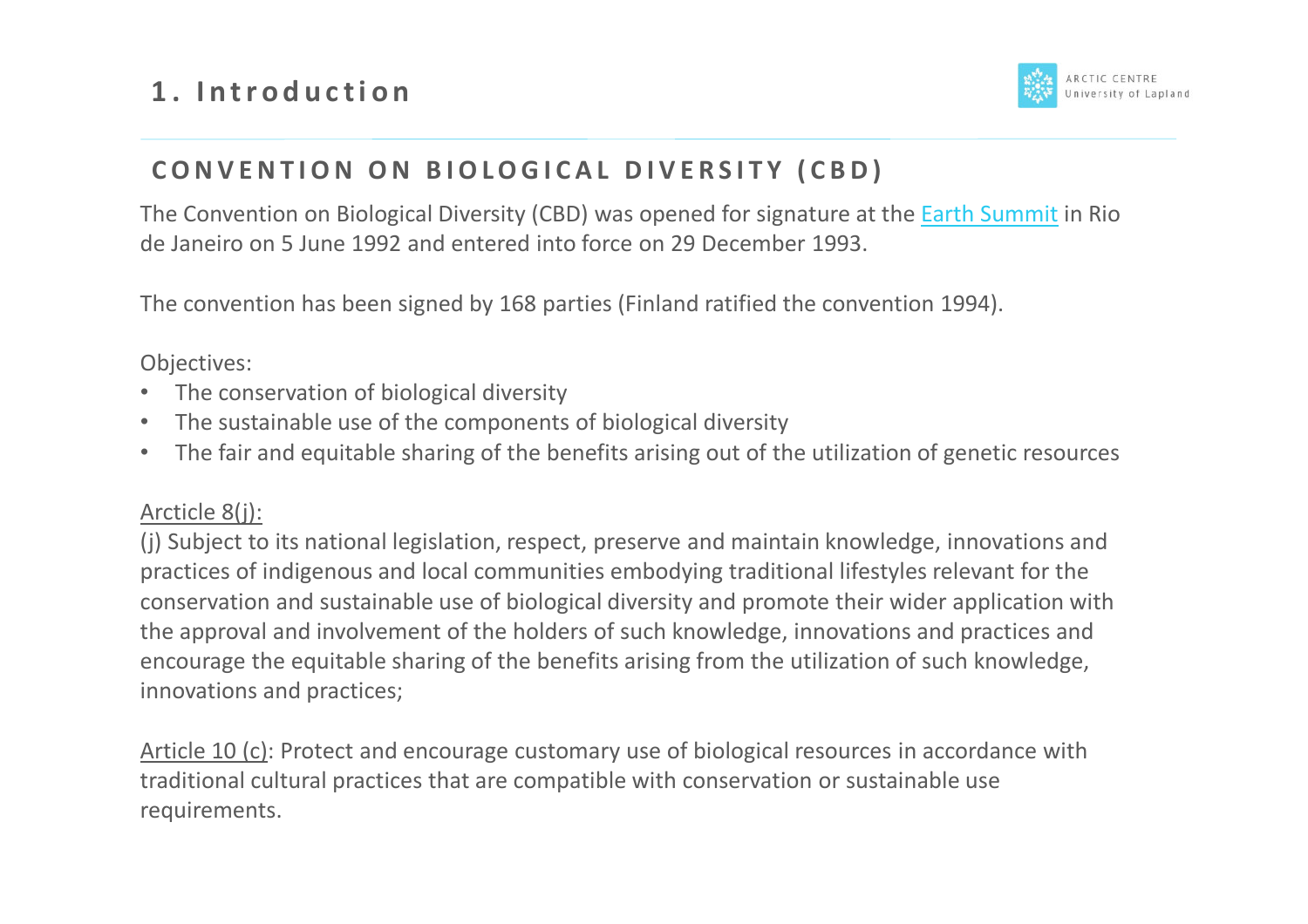

## **A K W É : K O N G U I D E L I N E S**

*"*Voluntary Guidelines for the **Conduct of Cultural, Environmental and Social Impact Assessment** Regarding Developments Proposed to Take Place on, or which are Likely to Impact on, Sacred Sites and on Lands and Waters Traditionally Occupied or used by Indigenous and Local Communities."

→ IMPACT ASSESSMENT/PARTICIPATORY TOOL



- guidance is provided on how to take into account traditional knowledge
- ensuring the full involvement of indigenous and local communities in the assessment of cultural, environmental and social impacts

Objective is to provide information on the impacts of proposed developments and thereby help to prevent negative impacts on the indigenous peoples´ livelihoods.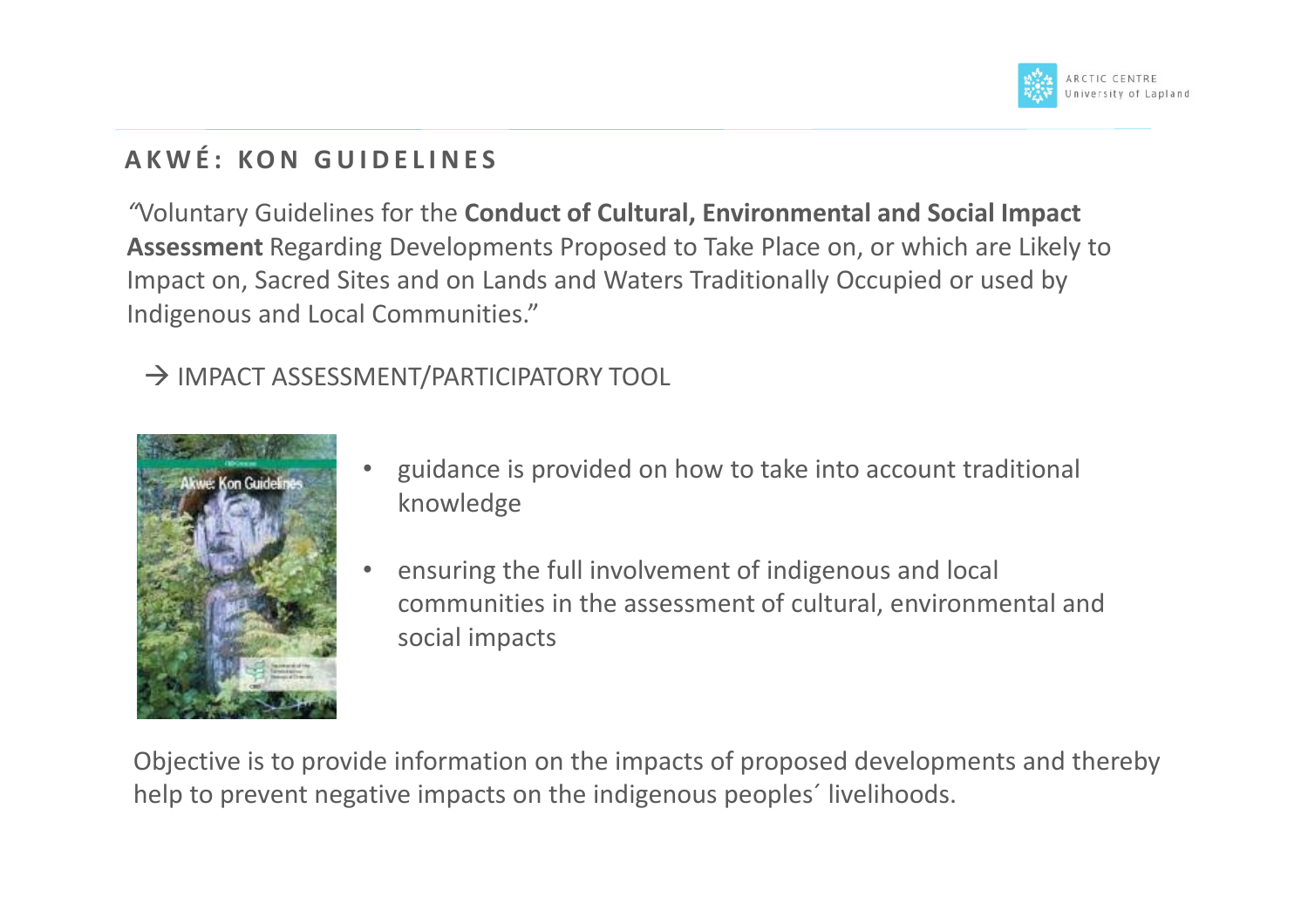

#### A K W É : K O N P R O C E S S (IN FIN L A N D )

## **MINISTRY OF ENVIRONMENT**

• The action plan for the conservation and sustainable use of biodiversity in Finland 2013- 2020, Saving Nature for People

• National Working Group for Arcticle 8(j)

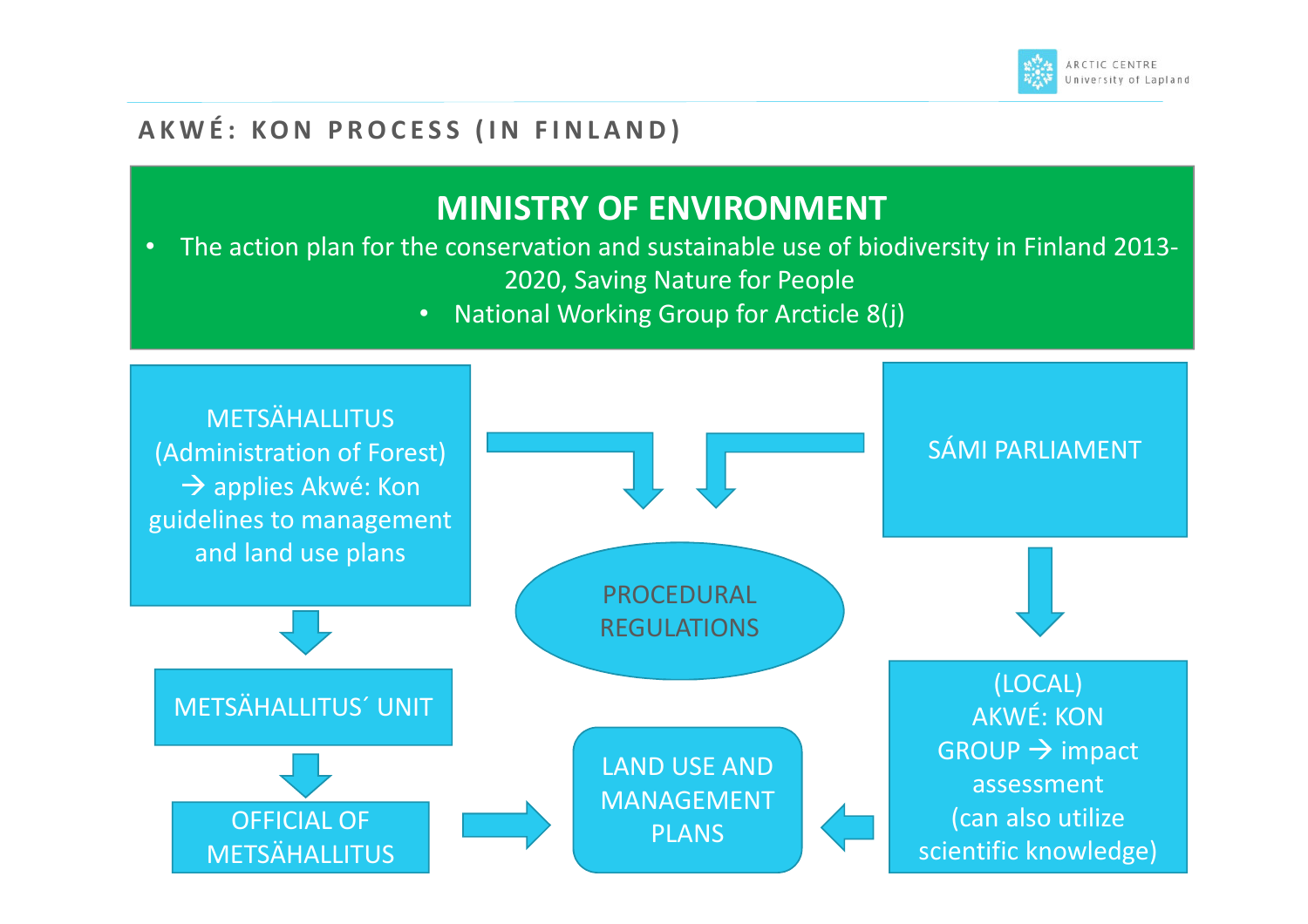

## **AKWÉ: KON PROCESS (IN FINLAND):**

#### **Management and Land Use Plan for the Hammasturi Wilderness Area 2012 (pilot)**



Ohjeiden soveltaminen Hammastunturin erämaa-alueen hoito- ja käyttösuunnitelmassa

Rávvagiid heiveheapmi Bátneduoddara meahcceguovllu dikšun- ja geavahanplánas

Application of Guidelines in the Management and Land Use Plan for **the Hammastunturi Wilderness Area** 

"Metsähallitus decided to cooperate with the Saami Parliament to pilot the application of the Akwé: Kon Guidelines in accordance with Article 8(j) of the Convention on Biological Diversity in compiling a management and land use plan for the Hammastunturi Wilderness Area. The objective was to find new ways for Metsähallitus, as the ad ministering authority, to further improve on securing the opportunities of Europe's only indigenous people to influence the conditions for practising their culture in the area"

#### Final Report https://julkaisut.metsa.fi/assets/pdf/lp/Muut /AkweKonraportti2013.pdf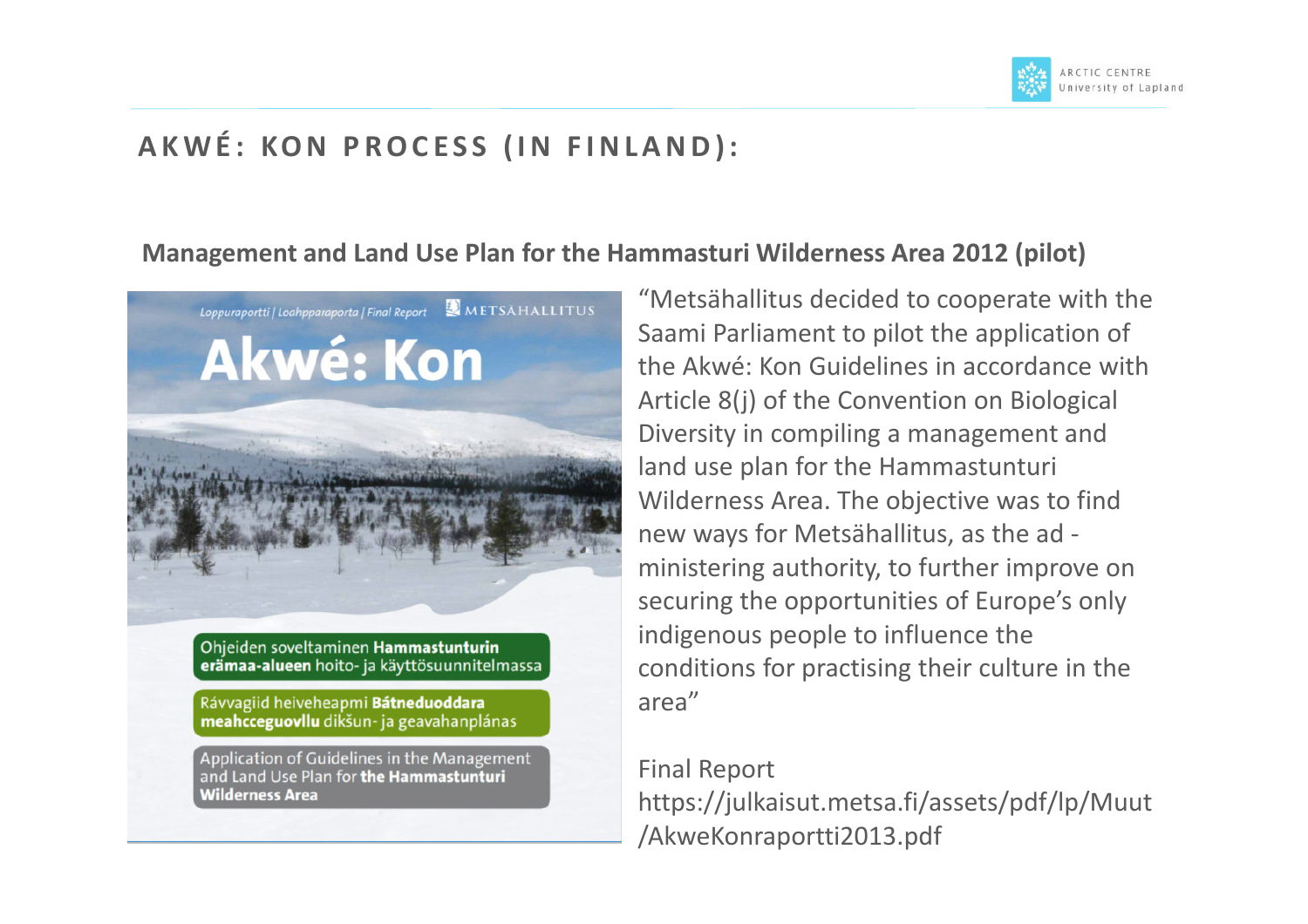## A K W É : KO N P R O CESSES (IN FIN LAND) :

**List of land use and management plans:** 

#### **1. Parks and Wildlife Finland Unit of Metsähallitus**

- $\rightarrow$  provides the public administration services
- Management and Land Use Plan for the Hammastunturi Wilderness Area (pilot) 2012
- Management and Land Use Plan for the Kevo Strict Nature Reserve (2016)
- Management and Land Use Plan for the Urho Kekkonen National Park, the Sompio Strict Nature Reserve, the Kemihaara Wilderness Area and the Vaaravaana, Nalkaaava ja Uura-aava Mire Reserve (2016)
- Management and Land Use Plan for the Puljun Wilderness Area (2016)
- Management and Land Use Plan for the Saana area (draft 2017)
- Management and Land Use Plan for the Käsivarren area (draf 2017)
- Management and Land Use Plan for the Vätsärin Wilderness Area (unfinished)

#### 2. **Metsähallitus Forestry Ltd**

 $\rightarrow$  responsible for the management of state-owned multiple-use commercial forests and sale of timber

- Land use plan for Inarin Juutuan-Tuulispään Recreational Forest (unfinished)
- Stategy for Logging of Forest in the Area of Local Reindeer Herding Association in Muddusjärvi (unfinished)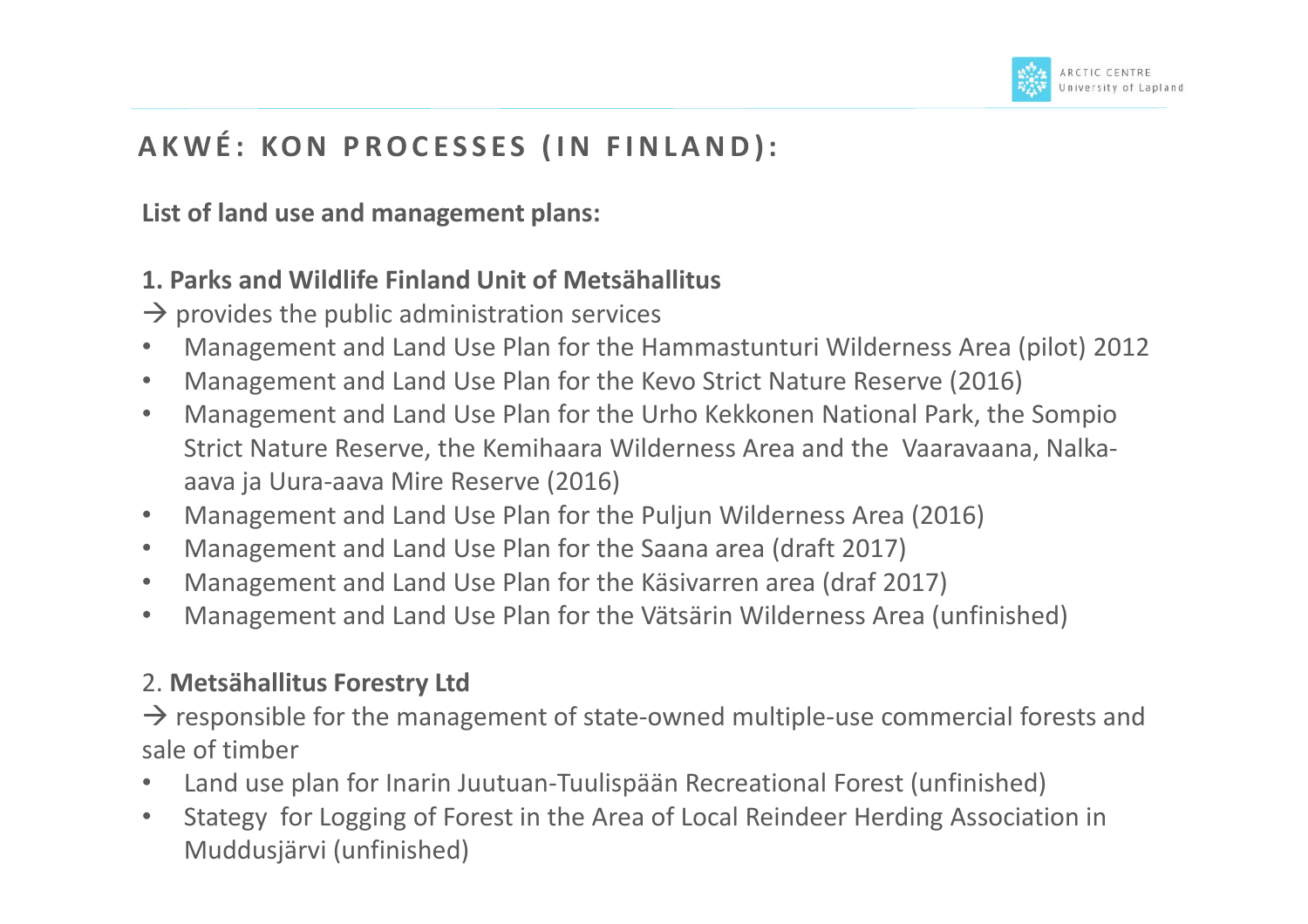

## **APPLICATION OF AKWÉ: KON GUIDELINES**

- ❖ Natural Resources Plan(s)
- Metsähallitus: processes regarding management of natural game and fish stocks etc.
- $\div$  EIA process
- ❖ SEA process
- ❖ Implementation of Land Use and Building Act
- **❖** Mining industry (for example permitting procedure)
- Generally in processes which require impact assessment or similar kind assessment (for example Finnish Safety and Chemicals Agency (Tukes), Regional State Administrative Agencies (AVI), Centre for Economic Development, Transport and the Environment (ELY Centres))
- Implementation processes of ILO 169 and Nordic Sámi Convention (regarding land use)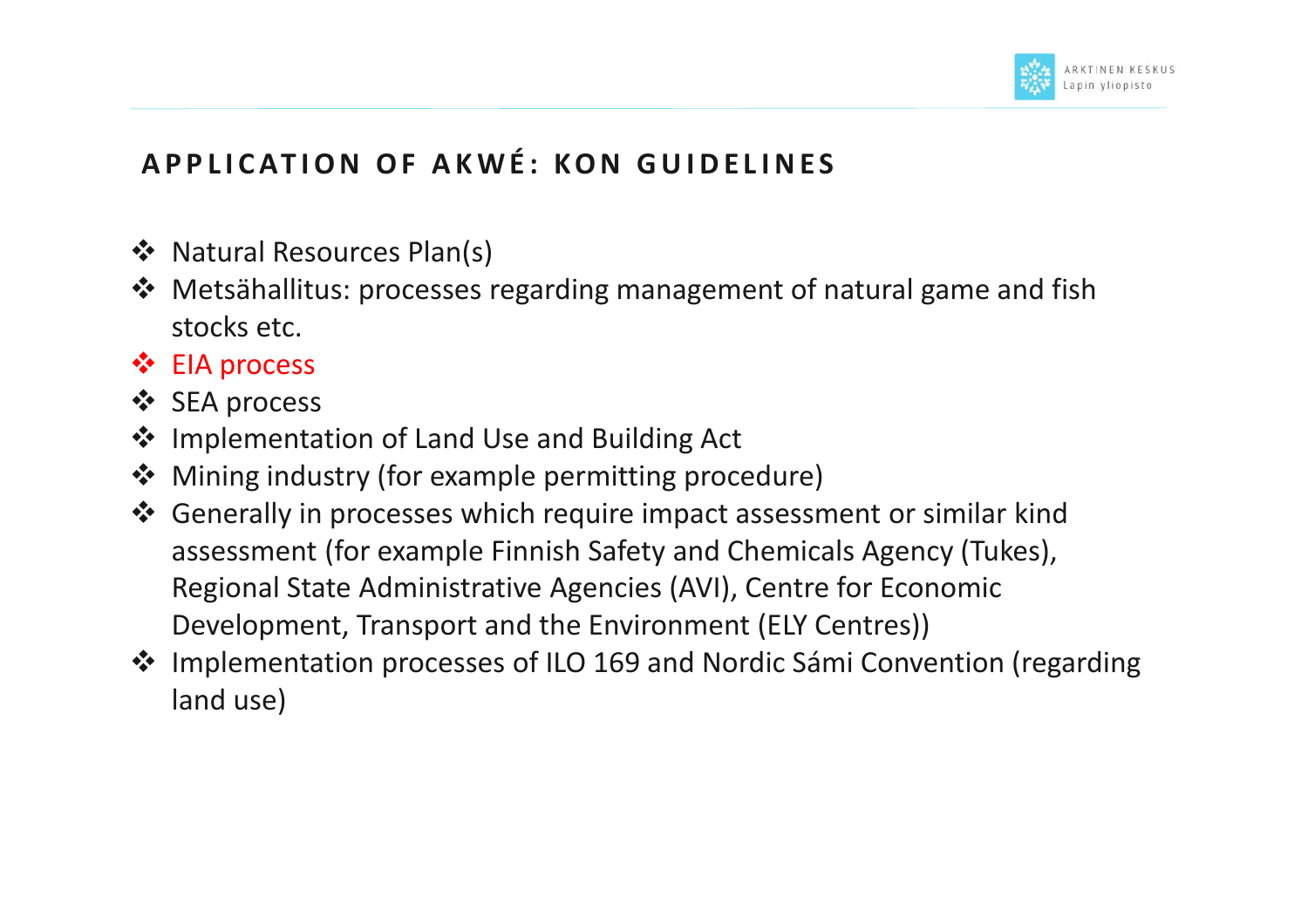

### **2**. "**Integrating Sami Traditional Knowledge in Environmental Decision-making" project**



**-**project to support Akwé: Kon group in the Käsivarsi area

"The project will identify Sami traditional knowledge related to land use so that it can be better taken into account when making decisions about biodiversity and sustainable development, as well as the rights of the Sami people. The project will focus on the traditional knowledge among the reindeer-herding Sami in the Käsivarsi area in cooperation with local Akwé: Kon group."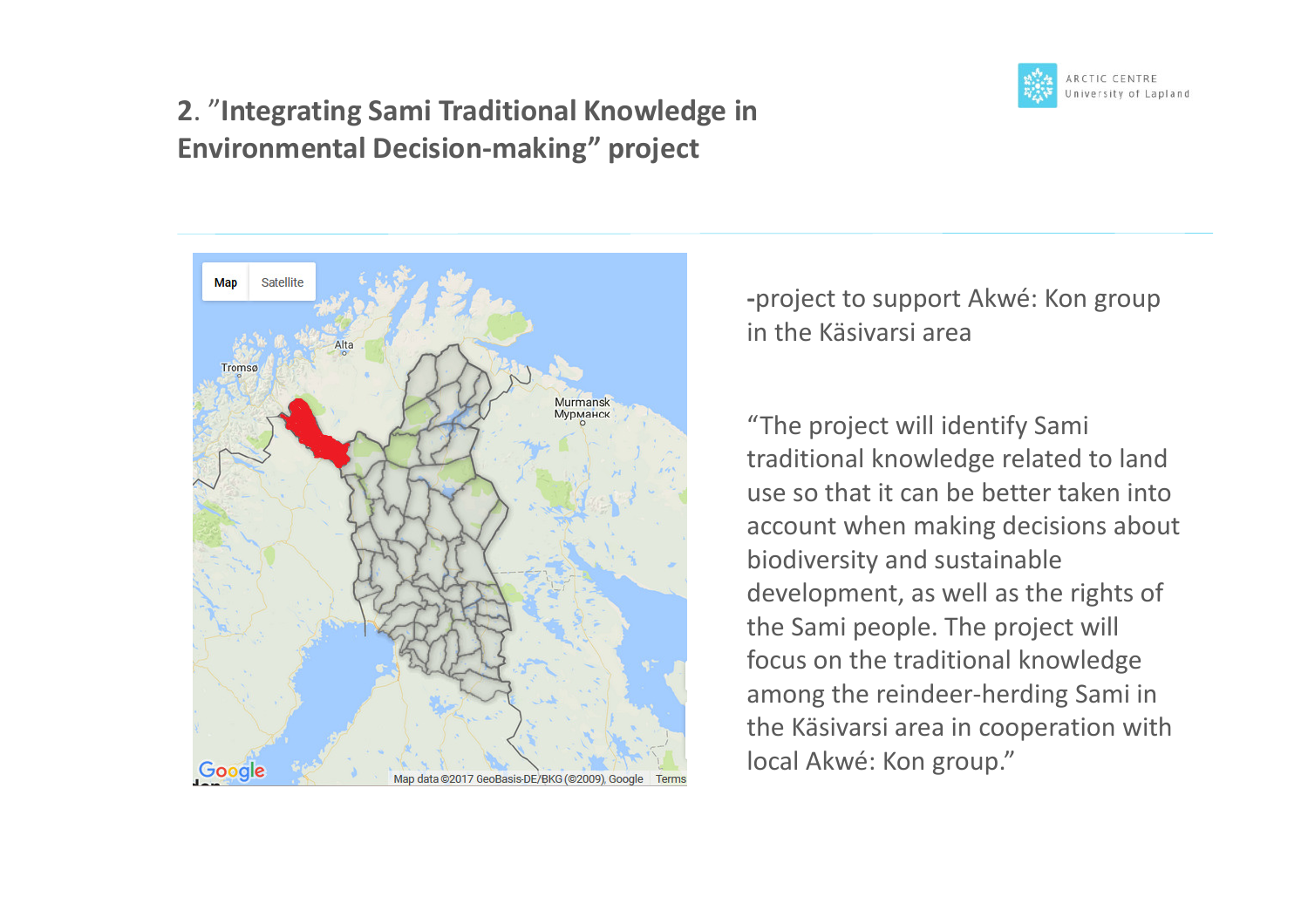

#### **2016-2017**

Funder: Maj and Tur Nessling Foundation Principle Investigator: Dr. Leena Heinämäki

#### **COMMUNITY-BASED APPROACH**

- identification and exploration of Sámi community's needs and priorities
- responding to community needs
- research is beneficial to community



*Hans Christian Hansen, Enontekiö, 2016*

#### **PARTICIPATORY METHOD**

- participation of Sámi community
- not including Sami nominally, real cooperation with the local community
- knowledge co-production

#### **CO-PRODUCED KNOWLEDGE/OUTCOMES**



- **Produced information to the Management and Land use plans for the Käsivarsi wilderness area and Saana area (traditional knowledge was collected by interviewing local Sámi people)**
- **Olsen, Laura; Harkoma, Assi; Heinämäki, Leena and Heta Heiskanen (2017) "Integrating Sámi Traditional Knowledge in Environmental Decion-making"**
- Interviews on Sámi traditional knowledge (Sámi, experts, researchers etc.)
- Videos on Sámi traditional reindeer herding (Sámi)
- School lessions on traditional knowledge for local Sámi children (Sámi & researhers)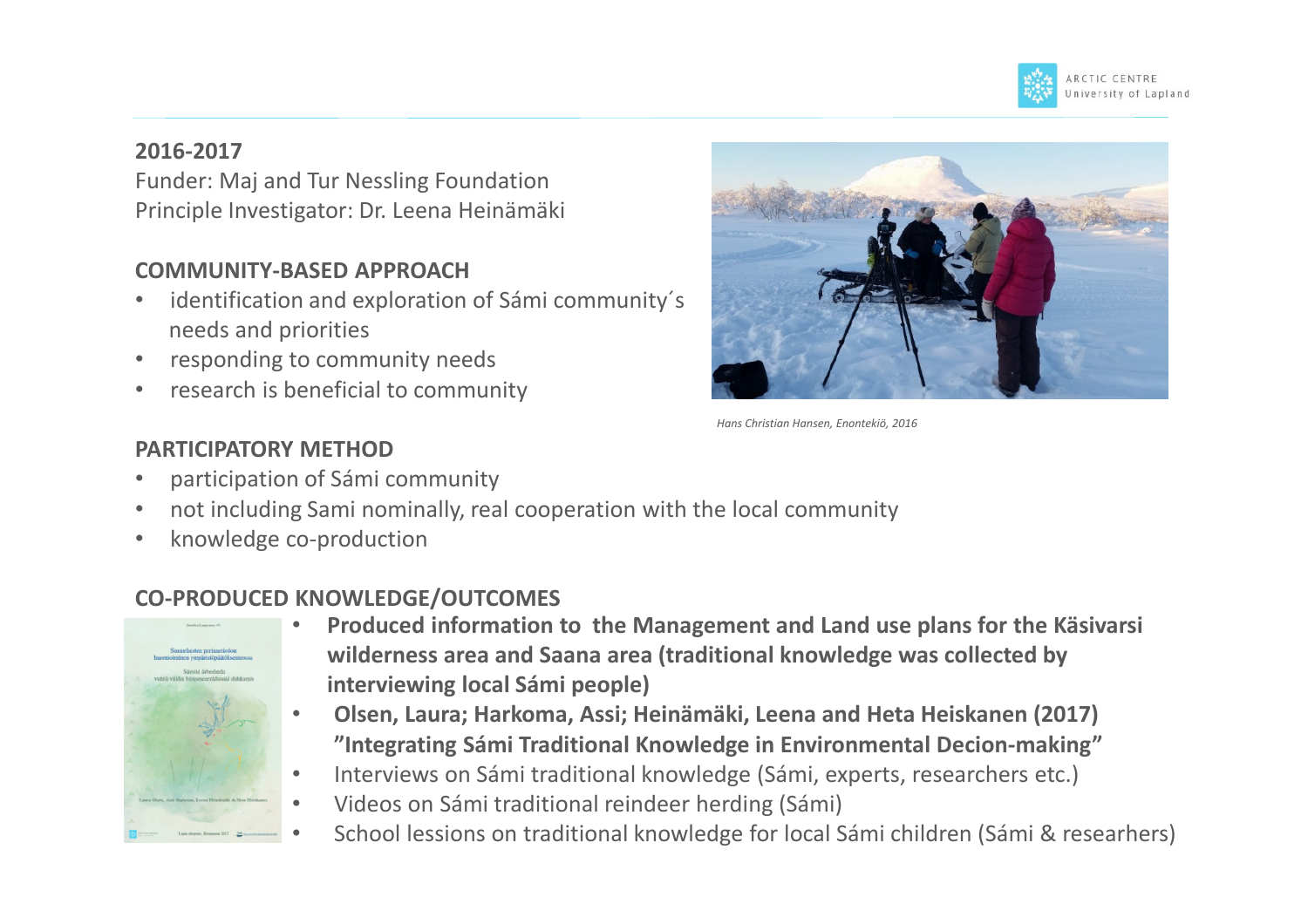### **KEY ELEMENTS TO SUCCESSFUL CO-PRODUCTION OF KNOWLEDGE**

- **COMMUNITY-DEFINED NEEDS & PRIORITIES/RESEARCH IS BENEFICIAL TO COMMUNITY:** identification and exploration of community needs and priorities (based on mutual negotiation) and responsing to needs (Rhodes, 2010)
- **FULL AND EQUAL PARTNERSHIP:** community becoming a partner in the cooperative process of knowledge production and sharing, as opposed to being the object of research; requires a commitment of time and effort of all partners, a long term commitment etc. (Pontes, Ferraira & Grendron, 2011, 157; Berkes, 2004, 621-630; Kral & Allen, 2015, 253)
- **MULTIDIRECTIONAL EXCHANGE OF INFORMATION AND LEARNING:** all partners work together and share experiences and perspectives to develop a deeper and more informed understanding of phenomena (Rhodes, 2010; Pontes, Ferraira & Gendron, 2011, 157)
- **RESPECT, OPENNESS & TRUST:** community priorities must be respected; different views of the reality must be respected (not only western perspective) etc. (Rhodes, 2010)
- **STRENGTS AND RESOURCES:** building on the strengths and resources of the community (Kral & Allen, 2015, 253)
- **INDIGENOUS VALUES AND REALITY:** co-produced knowledge reflects indigenous peoples values and reality (Pontes, Ferraira & Grendron, 2011, 157)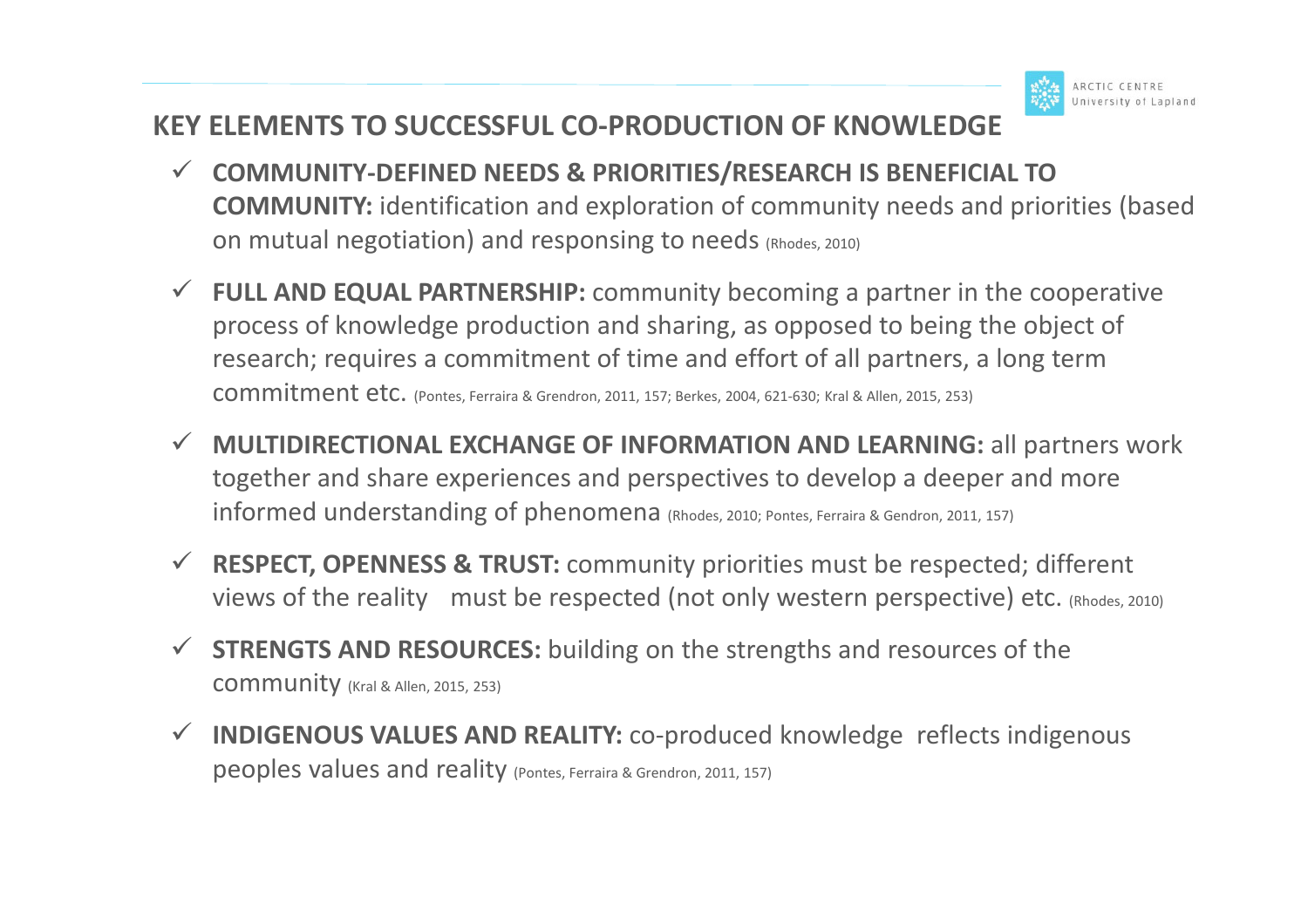

#### RECOMMENDATIOS: DEVELOPMENT OF AKWÉ: KON PROCESS **AKWÉ: KON PROCESS 1. PROCESS RELIABILITY 2. CLARIFICATION OF SAMI PARLIAMENT´S ROLE 3. RESOURSE ALLOCATION 4. RECRUITMEN/ ENGAGEMENT OF AKWÉ: KON GROUP MEMBERS 5. PARTICIPATION TECHNIQUES 6. ORIENTATION IMPROVEMENT 7. BASELINE INFORMATION 8. MODEL FOR IMPACT ASSESSMENT & MITIGATION MEASURES 9. IMPROVEMENT OF FORMAT 10. INTEGRATION OF TRADITINAL KNOWLEDGE 11. EFFECTIVE-NESS/ MONITORING MEASURES**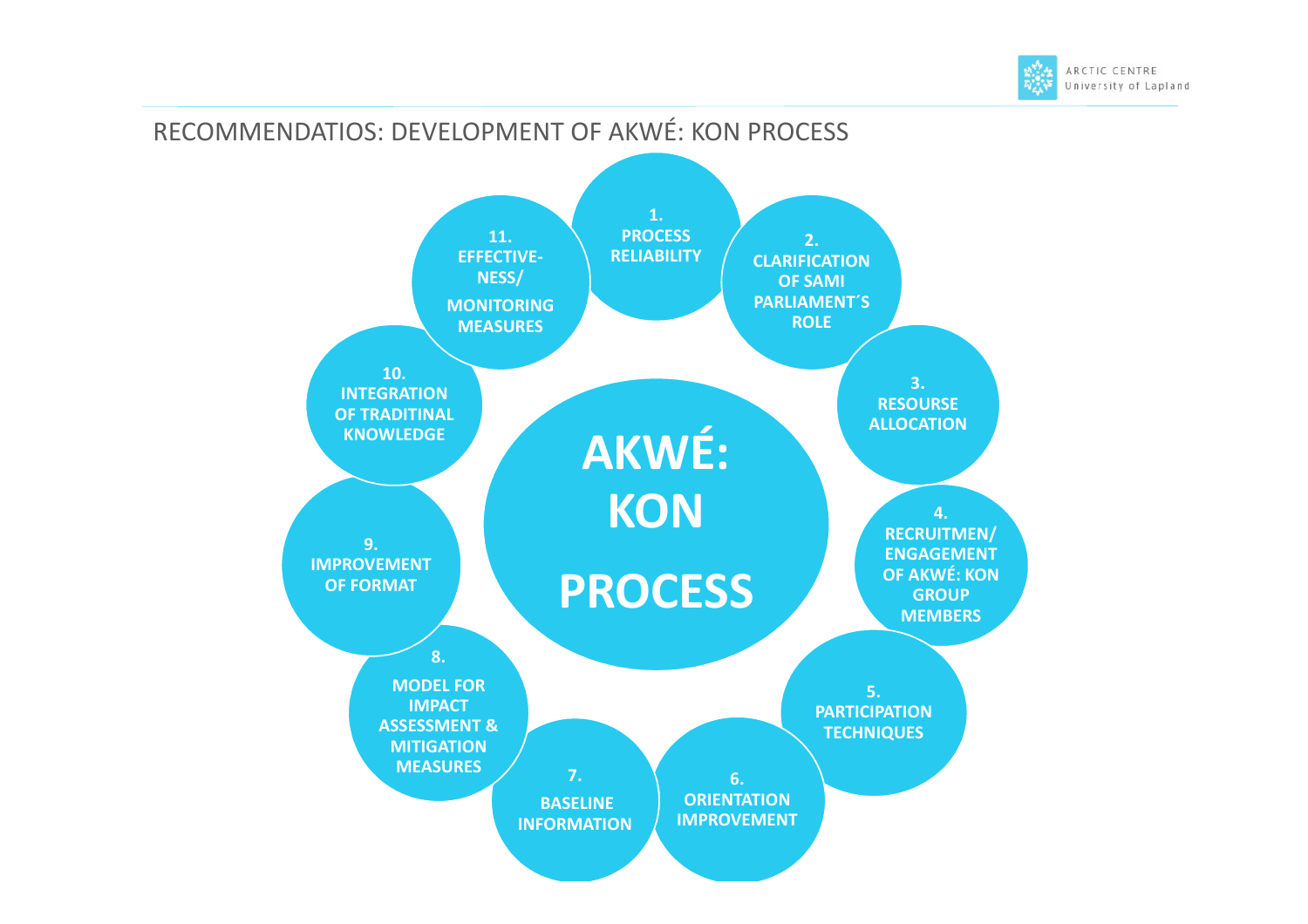## **CONCLUSIONS**



**IN THEORY: AKWÉ: KON PROCESS IS A GREAT IMPACT ASSESSMENT/PARTICIPATORY TOOL WITH HUGE POTENTIAL** 

**INDIGENOUS PEOPLES CAN MAP THREATS TO CULTURE/LIVELIHOOD, CONDUCT CULTURAL, ENVIRONMENTAL AND SOCIAL IMPACT ASSESSMENTS AS WELL AS CUMULATIVE IMPACT ASSESSMENT AND DEVELOP MITIGATION MEASURES.** 

- **IMPLEMENT INDIGENOUS TRADITIONAL KNOWLEDGE IN ENVIRONMENTAL DESICION-MAKING**
- **CONTRIBUTE TO THE CONSERVATION AND SUSTAINABLE USE OF BIOLOGICAL DIVERSITY**

**IN PRACTICE: CULTURAL, ENVIRONMENTAL AND SOCIAL IMPACT ASSESSMENT IS CHALLENGING**

- **DIFFICULTIES INTEGRATING TRADITIONAL KNOWLEDGE TO IMPACT ASSESSMENT PROCESSES AND**
- **PRODUCE INFORMATION THE COVERMENTAL OFFICIALS WOULD TAKE SERIOUSLY AND IMPLEMENT IN ENVIRONMENTAL DESICION-MAKING**

**AKWÉ: KON PROCESS HAS TO BE IMPROVED/DEVELOPED FURTHER AND APPLIED MORE VIDELY FOR EXAMPLE EIA-PROCESSES.** 

 **PROCESS CAN REACH IT´S FULL POTENTIAL AS A PARTICIPATORY AND IMPACT ASSESSMENT TOOL** 

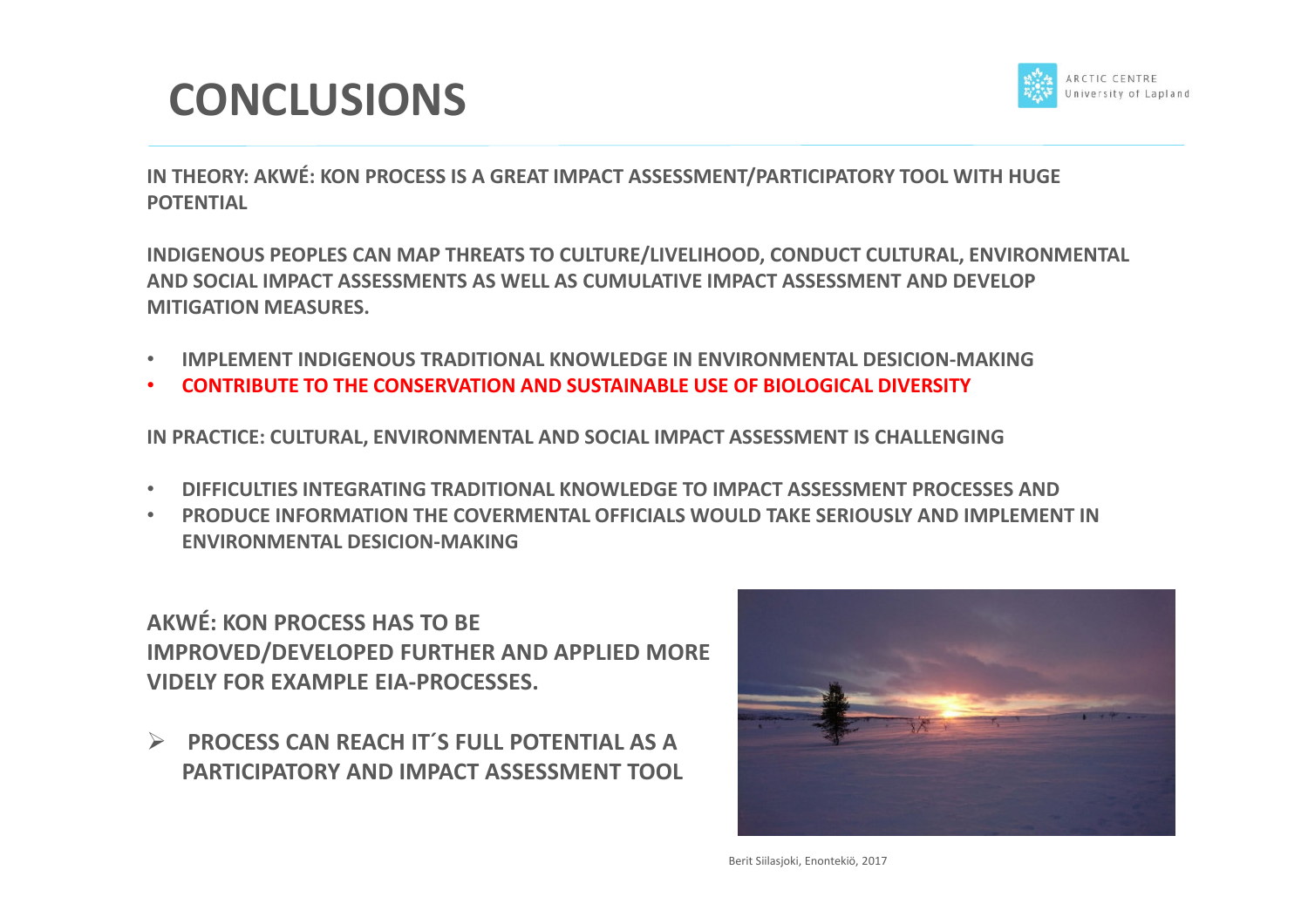

# Thank you!

assi.harkoma@ulapland.fi www.arcticcentre.org